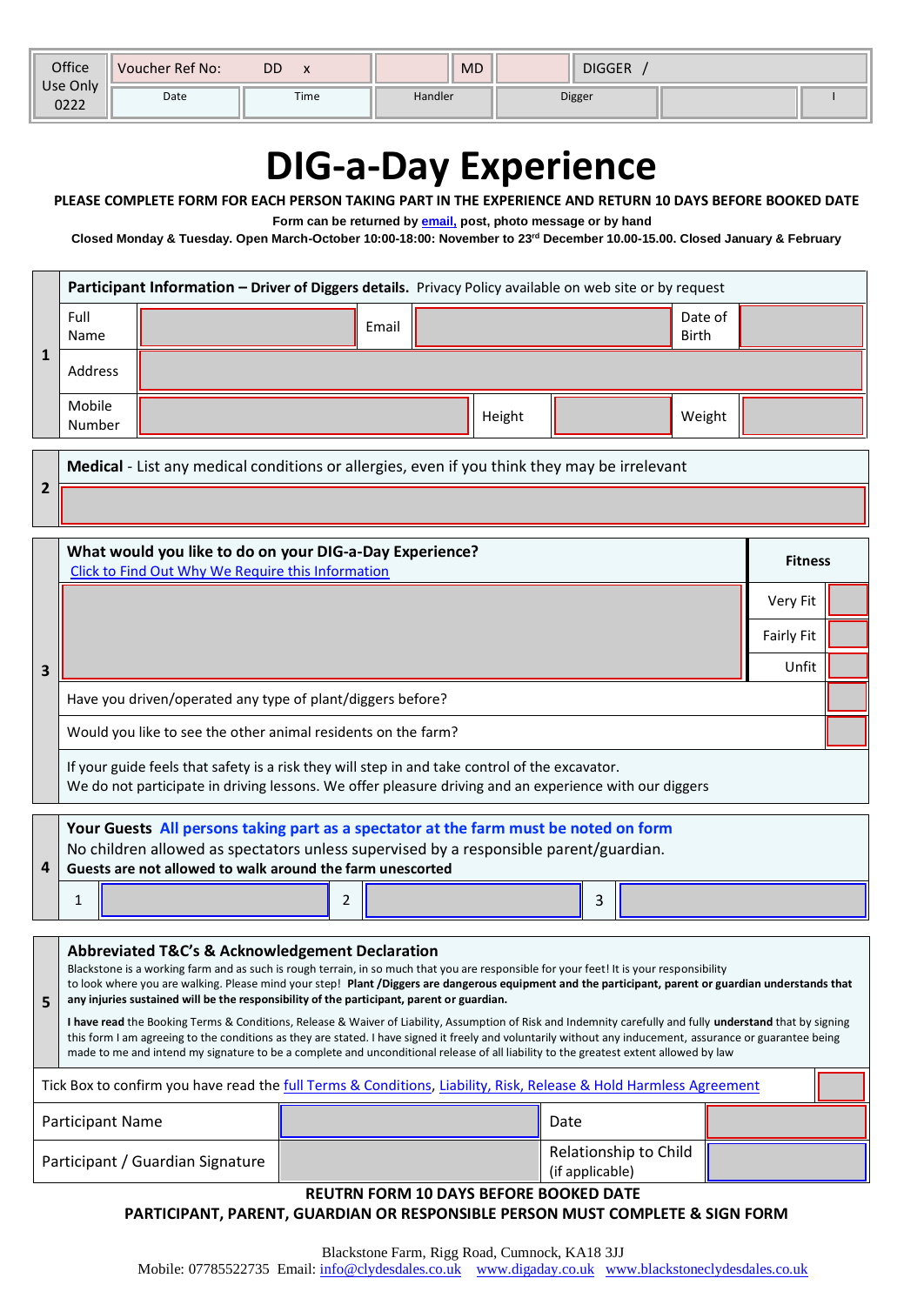#### **Photos Taken on the Day**

¾ Photos taken by RS Duncan can be used to update our websites, Facebook, twitter or other multimedia and advertising. If Photos are not to be used this must be noted on the participants information form in writing.

#### **Privacy Policy**

 $\triangleright$  RS Duncan uses and protects any information that you give us when you use our website and booking forms. We require this information to understand your needs and provide you with a better service. We **DO NOT** store payment/credit card details, our full privacy policy can be downloaded from our web site or viewed at the office.

#### **Intoxicating Substances and Alcohol**

- $\triangleright$  No smoking, at any time, on the premises.
- ¾ Consumption of alcoholic beverages is banned from the confines of Blackstone Farm. Person(s) found to be drinking/intoxicated will be asked to leave the farm immediately
- ¾ Illegal substances; if brought or found on the premises belonging to any individual will be reported immediately to the police

#### **Consequential Loss of Equipment**

¾ Loss of any equipment loaned to the individual using **RS Duncan** service is responsible for the replacement of the equipment at the current market value. Replacement of Lost item(s) must be of equal or better quality and is approved by a partner.

#### **COVID-19**

- ¾ For the purpose of the health protection of all staff, volunteers and visitors, **NO** person suspected of being COVID-19 infected should access Blackstone Farm
- $\triangleright$  Face coverings supplied by participant must be worn during the safety induction. The face covering can be removed when in the excavator or when on top of the Clydesdale riding, but must be worn when within the vicinity of any of our staff. All participants agree if the guide or a member of Blackstone team feel that safety is a risk they will step in within the current Scottish social distancing rules to assist. All participants take part at their own risk as with our current hand, face and space procedure.

#### **Liability and Risk**

It is recognised that horse/animal or digger equipment activities are hazardous to participants, regardless of all feasible safety measures which can be taken; each participating in an equestrian/excavator activity expressly presumes the risk and legal responsibility for any injury, loss or damage to person or property which results in an equestrian/excavator activity, on or around a horse, animal, excavator digger or equipment and the farm confines or site we are using. We also advise for your own protection each participant takes out additional dangerous **sport insurance** independently. Personal sports insurance gives you cover in the unfortunate event of any mishap. Personal insurance is not mandatory to participate but recommended. **Participants interact with excavators and all animals at their own risk. Participants ride and drive the horses at their own risk**

¾ Vehicles Parked at Owners Own Risk. **RS Duncan** & management takes no liability or responsibility for your vehicle whilst parked within Blackstone Farm premises and your own personal effects/belongings within your vehicle whilst in the vicinity of Blackstone farm premises

#### **Release and Hold Harmless Agreement**

- $\triangleright$  The participant/responsible person acknowledge, understand, appreciate and accept these and other risks are inherent in the activities which are involved participating and working around excavator digger[s], horses[s], animals[s], and stable facilities, on the farm. The risks may include but are not limited to, damage to personal property, illness, bodily injury, trauma, or death resulting from a fall or being in close proximity to excavator digger[s], horse(s) or other farm animals or equipment
- $\triangleright$  The Individual further understands that participants can be injured in the normal course of events while participating and therefore agree to indemnify and hold harmless Firm of **RS Duncan**, its employees, interns, volunteers, or any dependent help and further release them from any accident, injury, damage or death to the participant, property, horse the participant owns, any family member or spectator accompanying the participant while on the premises of Firm of RS Duncan and off the premises whilst participating in an activity.
- ¾ The participant understands that by filling out the booking form and taking part in the activities offered by **RS Duncan** that is agreed that **ALL** terms and conditions are accepted and your participation is voluntary and knowingly assume full **RESPONSIBILITY** for any risk of BODILY INJURY, COVID-19, DEATH OR PROPERTY DAMAGE arising out of or relating to the activities whether caused by NEGLIGENCE of Firm of RS Duncan or otherwise.
- $\triangleright$  Severability: When signing the booking form the participant or responsible person HEREBY agrees that this Release and Waiver of Liability, Assumption of Risk and Indemnity agreement extends to all acts of negligent rescue operations or procedures by Firm of **RS Duncan**, is intended to be as broad and inclusive as is permitted by the laws of Scotland in which the activities is/are conducted and that if any portion thereof is held invalid, it is agreed that the balance shall, notwithstanding, continue in full legal force and effect.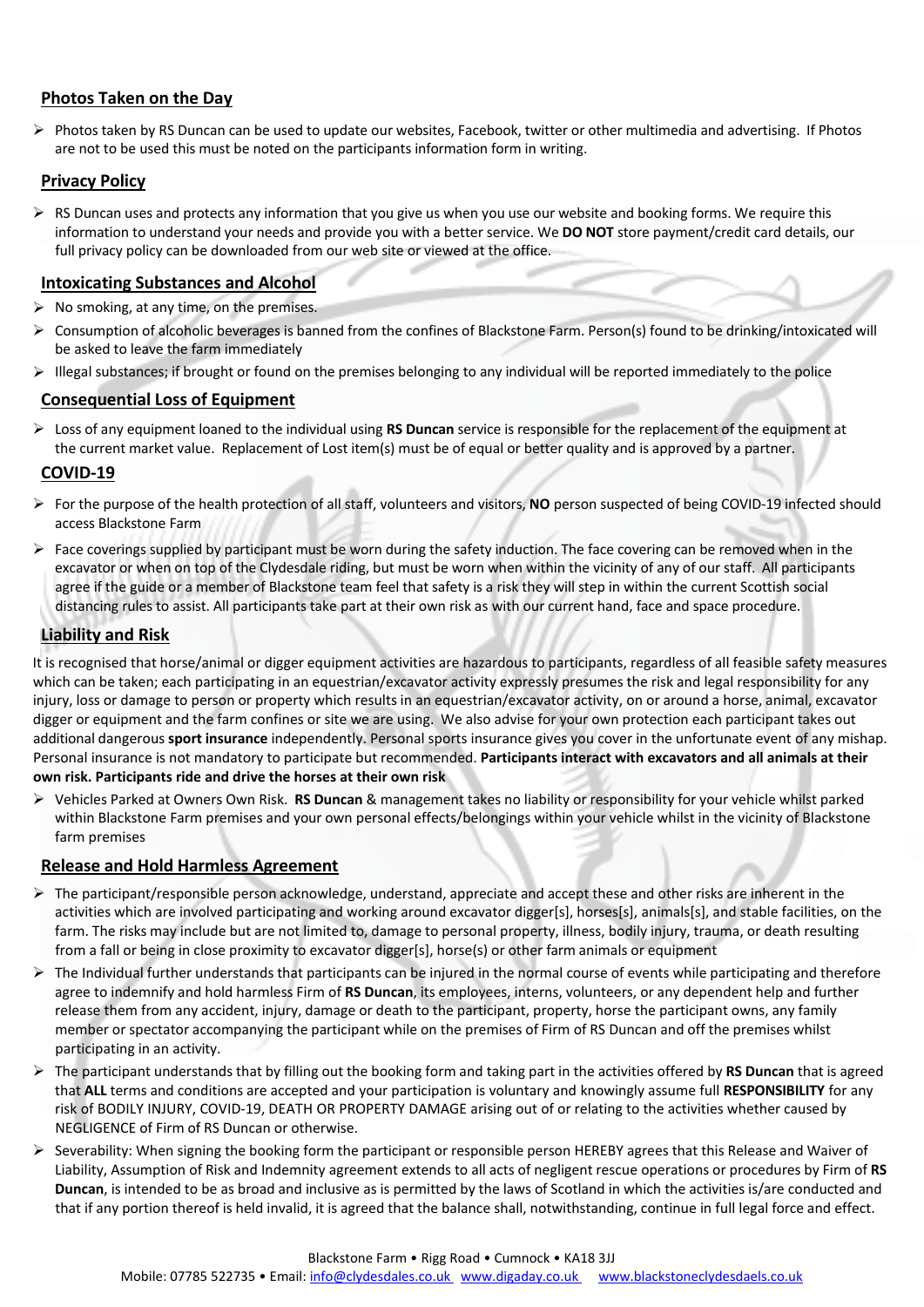### **Firm of RS Duncan T/A Blackstone Clydesdales Terms and Conditions**

All orders, gift vouchers, ride outs, accepted by RS Duncan are accepted subject to the following terms and conditions, which shall form part and govern the contract of use of horse(s) or equipment. No representative of RS Duncan has the authority to vary these conditions unless accepted in writing by a Proprietor of RS Duncan.

#### **Payment, Price, Safety and Complaints**

- ¾ **RS Duncan** reserves the right to vary the quoted price for the goods by upwards additions in accordance with market conditions at the date of actual supply and the purchaser shall pay such additions to the quoted price
- ¾ The Management reserve the rights and the decision of who may partake in any experience or which **RS Duncan** may hold and host. Company Terms and Conditions Apply. Company Policies Apply. Errors & omissions accepted.
- ¾ All payment for experience due in advance. Payment is to be made in sterling. Payment for Time or Gift Voucher is **NON refundable** and valid for six months from date of purchase.
- ¾ A minimum requirement of 48 Hours' notice must be given for all cancellations. If less than 48 hours' notice no rebooking will be offered for the cancelled experience, at the discretion of a partner
- $\triangleright$  Time or Vouchers are valid for Six Months from payment and have an expiry date, time or vouchers over the expiry date cannot be used to book the experience
- $\triangleright$  An adult will complete cancellations in all instances verbally. If you send an e-mail, text or message cancellation it still must be backed up with a cancellation telephone call. **Children cannot cancel bookings**. Failure to comply will result in you time/voucher being void for use.
- $\triangleright$  If you wish to make a complaint over your own or your child's experience, put the complaint in writing (with your name, address and telephone number) and hand it to a member of staff in the Office of **RS Duncan**.
- $\triangleright$  Disclaimers must be fully completed by individuals wishing to participate in an experience or ride. Non-completion or omission of the form by the individual will make it impossible for that person to be involved in the experience.

**RS Duncan** partner Margaret Duncan will investigate any complaint lodged and if upheld an appointment will be made for you where she will deliver her findings.

#### **Unforeseen Incidents**

Unforeseen Incidents can take place during the experience which we have no control over as horses can react unpredictably. This **in turn may mean an experience may run late. Do not under any circumstances complete the following:** 

- $\triangleright$  Deposit your child and leave, you are abandoning your child without due care. Stay with your child until the guide(s) meets you at the reception. Once the Health & Safety paperwork is checked for the experience and only then you can leave or you are also welcome to wait on the farm for their experience to be completed.
- Enter the premises and take a horse out of its stall. This is strictly prohibited unless you are accompanied by a member of RS Duncan staff
- ¾ Wander around **Blackstone Farm** premises without an escort

You are in breach of our Health and Safety protocols if you proceed with any of the above points.

Once your booking is confirmed by **RS Duncan**, it is advisable that you ensure you know how to get to us on the day of your experience. If you are late or get lost, we cannot accept responsibility. Clear directions are given or are available on our website, with a supplied postcode for SATNAV users or google map link

- $\triangleright$  If the experience runs over, please stay around for your child/ward until the experience has finished. Do not, under any circumstance, abandon your child / ward.
- $\triangleright$  Force Majeure. "Force majeure" means any event, which we the supplier of the service(s) in question could not, even with all due care, foresee or avoid. Such events may include war or threat of war, riot, civil strife, terrorist activity or actual threatened terrorist activity, industrial dispute, natural or nuclear disaster, adverse weather conditions, fire and all similar events outside our control. When a major road/motorway is closed or traffic delays for any reason, we cannot accept blame for the customer being late
- $\triangleright$  All our Staff are here to help you. We will most certainly not tolerate aggressive or abusive behaviour. Abusive and aggressive customers or members of the public who behave in this manner will be asked to immediately leave the premises, forfeiting any right to be involved in our experiences.

#### **Availability of Day and Time**

¾ **RS Duncan** will use its best endeavours to accommodate everybody with time or vouchers, however, we have a first come first served policy. If, due to non-availability of a suitable day, or any other causes beyond **our** control, it shall be at RS Duncan's liberty to determine the contract or part thereof by giving notice in writing to the purchaser.